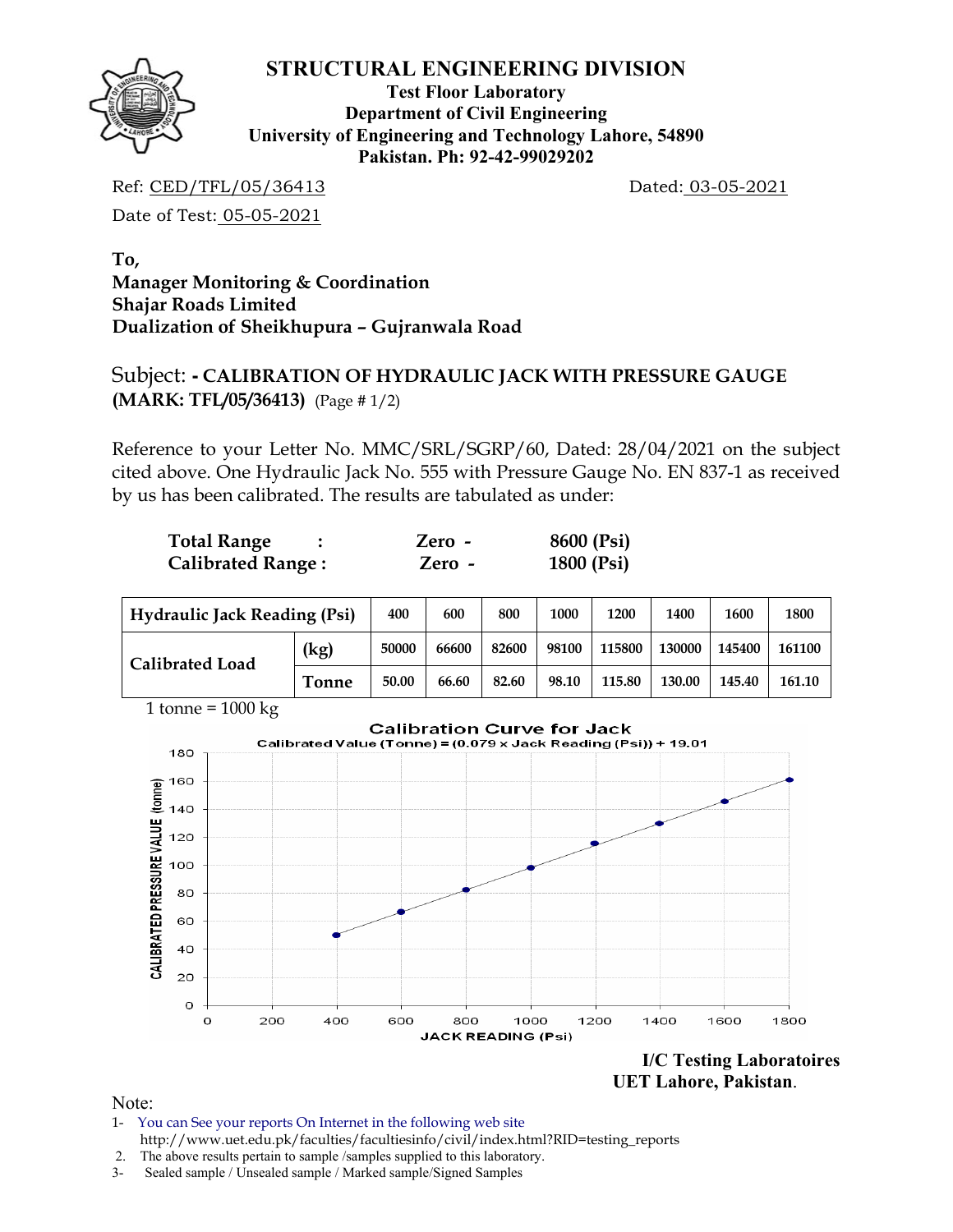

**Test Floor Laboratory Department of Civil Engineering University of Engineering and Technology Lahore, 54890 Pakistan. Ph: 92-42-99029202** 

Ref: CED/TFL/05/36413 Dated: 03-05-2021

Date of Test: 05-05-2021 **To, Manager Monitoring & Coordination Shajar Roads Limited Dualization of Sheikhupura – Gujranwala Road** 

#### Subject: **- CALIBRATION OF DIAL GAUGES (MARK: TFL/05/36413)** (Page # 2/2)

 Reference to your Letter No. MMC/SRL/SGRP/60, Dated: 28/04/2021 on the subject cited above. Three Dial Gauges as received by us have been calibrated on standard calibration device. The results are tabulated as under.

| <b>Total Range</b>       | Zero - | $50 \text{ (mm)}$ |
|--------------------------|--------|-------------------|
| <b>Calibrated Range:</b> | Zero - | $30 \text{ (mm)}$ |

| <b>Standard</b><br>Reading | <b>Dial Gauge Readings</b>          |                               |                                |  |  |  |  |
|----------------------------|-------------------------------------|-------------------------------|--------------------------------|--|--|--|--|
|                            | <b>Dial Gauge No. I</b><br>(A05306) | Dial Gauge No.<br>II (Z07338) | Dial Gauge No.<br>III (Z07335) |  |  |  |  |
| 200                        | 178                                 | 197                           | 189                            |  |  |  |  |
| 400                        | 378                                 | 396                           | 390                            |  |  |  |  |
| 600                        | 578                                 | 595                           | 589                            |  |  |  |  |
| 800                        | 777                                 | 795                           | 788                            |  |  |  |  |
| 1000                       | 979                                 | 996                           | 988                            |  |  |  |  |
| 1200                       | 1176                                | 1195                          | 1188                           |  |  |  |  |
| 1400                       | 1376                                | 1394                          | 1388                           |  |  |  |  |
| 1600                       | 1577                                | 1594                          | 1588                           |  |  |  |  |
| 1800                       | 1776                                | 1795                          | 1788                           |  |  |  |  |
| 2000                       | 1977                                | 1994                          | 1988                           |  |  |  |  |
| 2200                       | 2176                                | 2194                          | 2188                           |  |  |  |  |
| 2400                       | 2376                                | 2394                          | 2388                           |  |  |  |  |
| 2600                       | 2576                                | 2594                          | 2588                           |  |  |  |  |
| 2800                       | 2778                                | 2795                          | 2787                           |  |  |  |  |
| 3000                       | 2976                                | 2994                          | 2987                           |  |  |  |  |

**I/C Testing Laboratoires UET Lahore, Pakistan**.

Note:

1- You can See your reports On Internet in the following web site http://www.uet.edu.pk/faculties/facultiesinfo/civil/index.html?RID=testing\_reports

2. The above results pertain to sample /samples supplied to this laboratory.

3- Sealed sample / Unsealed sample / Marked sample/Signed Samples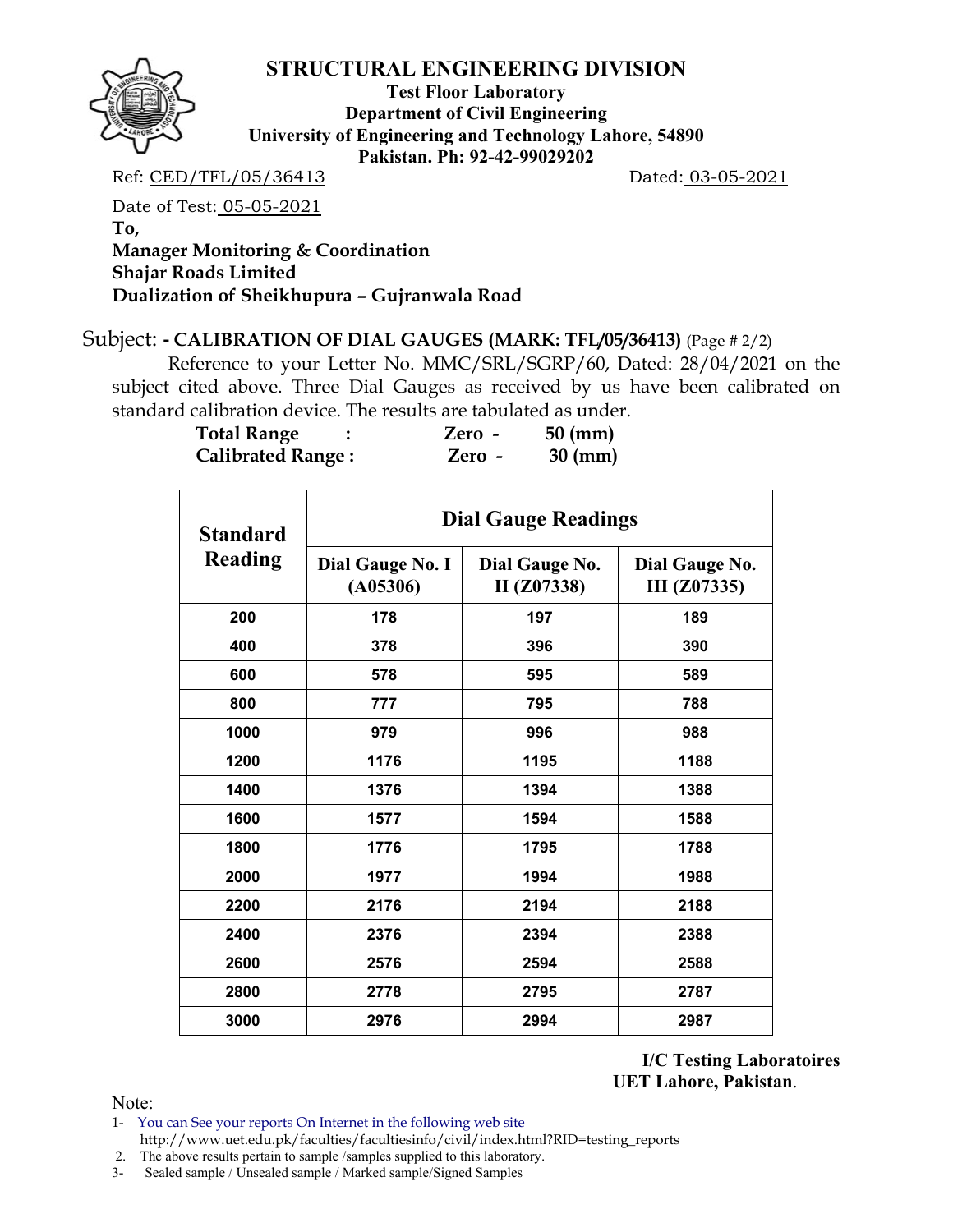

#### **Test Floor Laboratory Department of Civil Engineering University of Engineering and Technology Lahore, 54890 Pakistan. Ph: 92-42-99029202**

To, Project Manager Aldo International (Pvt) Ltd Construction of Bridge at Khaira Distributary, Ata Buxh Road, Kamahan

Reference # CED/TFL 36416 (Dr. M Rizwan Riaz) Dated: 03-05-2021 Reference of the request letter # Al/UET/001 Dated: 03-05-2021

# **Tension Test Report** (Page – 1/2)

Date of Test 05-05-2021 Gauge length 640 mm

Description Steel Strand Tensile Test as per ASTM A-416-94a

| Sr. No.                  | Nominal<br><b>Diameter</b> | Nominal<br>Weight | <b>Measured</b><br>weight | <b>Yield strength</b><br>clause $(6.3)$ |        | <b>Breaking</b><br>strength<br>clause $(6.2)$ |        | Modulus of<br>Elasticity<br>Young's<br>$\mathbf{H}$ | % Elongation | Remarks / Coil No. |
|--------------------------|----------------------------|-------------------|---------------------------|-----------------------------------------|--------|-----------------------------------------------|--------|-----------------------------------------------------|--------------|--------------------|
|                          | (mm)                       | (kg/km)           | (kg/km)                   | (kg)                                    | (kN)   | (kg)                                          | (kN)   | GPa                                                 |              |                    |
| $\mathbf{1}$             | 12.70<br>(1/2")            | 775.0             | 782.0                     | 17300                                   | 169.71 | 19400                                         | 190.31 | 199                                                 | >3.50        | <b>XX</b>          |
|                          |                            |                   |                           |                                         |        |                                               |        |                                                     |              |                    |
|                          | $\overline{\phantom{a}}$   |                   |                           | $\qquad \qquad \blacksquare$            |        |                                               |        |                                                     |              |                    |
|                          | $\overline{\phantom{a}}$   |                   |                           | -                                       |        |                                               |        |                                                     |              |                    |
|                          |                            |                   |                           | $\overline{\phantom{a}}$                |        |                                               |        |                                                     |              |                    |
|                          | $\overline{\phantom{a}}$   |                   |                           |                                         |        |                                               |        |                                                     |              |                    |
| Only one sample for Test |                            |                   |                           |                                         |        |                                               |        |                                                     |              |                    |

Note:

1. Modulus of Elasticity is based on nominal steel area of the steel strand vide clause 13.3 of ASTM – A416a

2. Load versus percentage strain graphs are attached

**I/C Testing Laboratoires UET Lahore, Pakistan**.

Note:

1- You can See your reports On Internet in the following web site http://www.uet.edu.pk/faculties/facultiesinfo/civil/index.html?RID=testing\_reports

2. The above results pertain to sample /samples supplied to this laboratory.

3- Sealed sample / Unsealed sample / Marked sample/Signed Samples